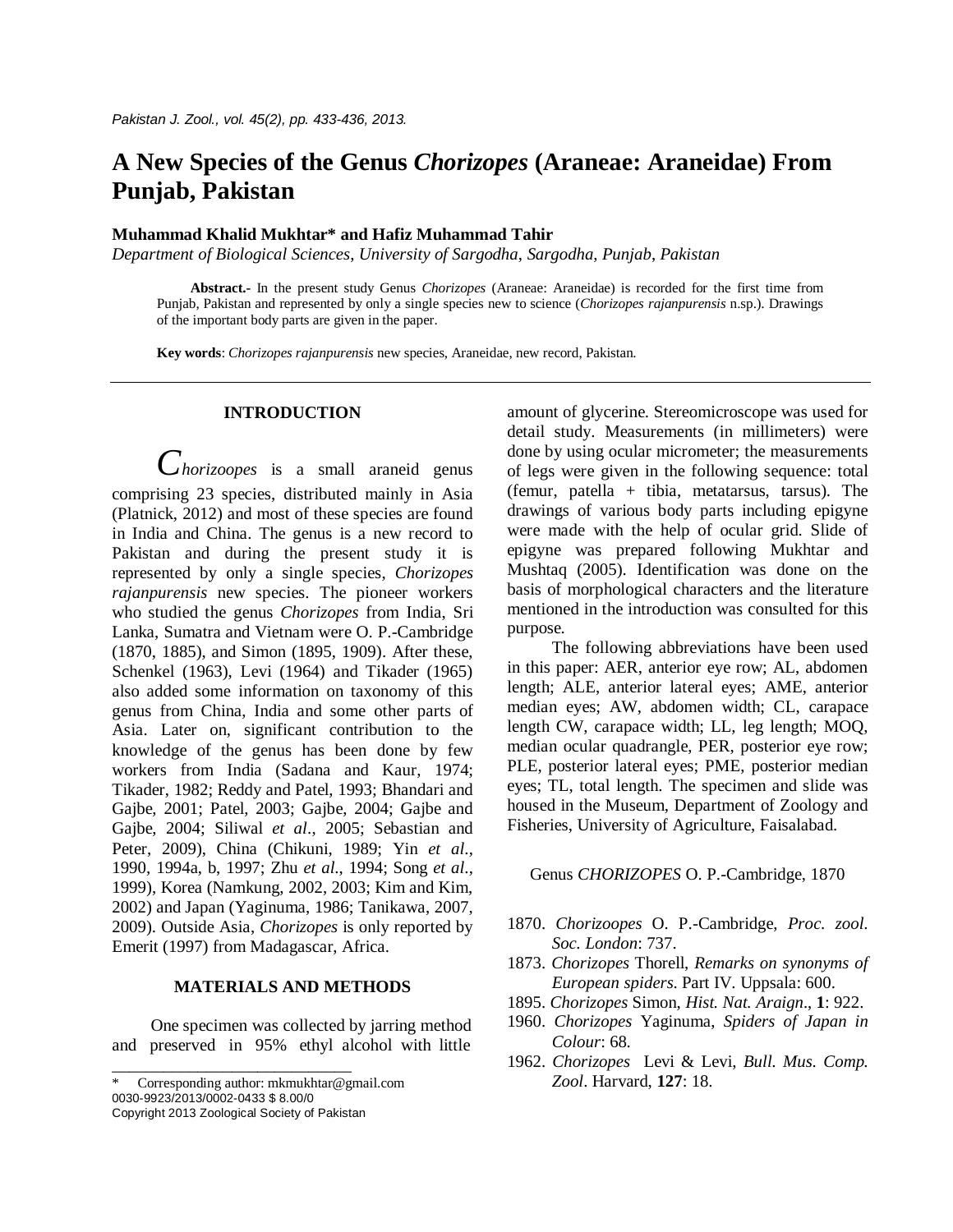# *Diagnosis*

Carapace often broad anteriorly with highly convex and rounded cephalic region, thoracic region descending sharply behind and low. MOQ forms a trapezium slightly wider behind than in front or square. Labium transversely triangular. Maxillae short, broad, converging anteriorly, with distinct scopulae. Sternum triangular, tapering posteriorly, tip blunt, coxae IV sub contiguous. Legs short and selender. Abdomen overlapping anteriorly on carapace and provided with few paired or unpaired conical or blunt tubercles. Epigyne with or without a short blunt scape.

# *Type species*

*Chorizopes frontalis* O. P.-Cambridge, 1870

*Distribution*

Asia and Madgascar, Africa.

# *Chorizopes rajanpurensis,* new species (Fig. 1)

#### *Type material*

Holotype ♀, found on *Gossypium hirsutum*, 8.10.98, Fazilpur, Rajanpur.

### *Description of female*

T L 4.2, CL 1.4, CW 1.3, AL 3.1, AW 3.5. LL I = 4.9 (1.7 + 1.8 + 0.9 + 0.5), II = 3.9 (1.4 + 1.4  $+ 0.7 + 0.4$ ), III = 2.8 (1.1 + 0.9 + 0.4 + 0.4), IV = 4.1  $(1.6 + 1.3 + 0.8 + 0.4)$ .

Cephalothorax scarcely longer than wide; cephalic region narrow in front, gradually broadens posteriorly, much elevated than thoracic region, descending sharply behind, with few yellow anterior setae, orange brown with pair of longitudinal orange lines behind PME and few dark brown patches; thoracic region blackish brown with medium longitudinal chalk brown area having anterior lateral arms. Eight eyes in two transverse rows, with black rings. AME and ALE are slightly smaller than PME and PLE, respectively. AER nearly straight, medians closer to each other than to laterals. PER stronglyprocurved, medians closer to each other than to laterals; both laterals very close to each other. MOQ nearly rectangular, longer than wide. Clypeus height more than AME diameter.



Fig. 1. *Chorizopes rajanpurensis* new species. a. Body dorsal view 9x; b. Chelicera ventrolateral view 24x; c. Labium, maxillae and sternum ventral view 24x; d. Epigyne ventral view 50x; e. Vulva dorsal view.

Chelicerae strong and stout, dark brown, broad basally, gradually narrow anteriorly, promargin with two teeth, retromargin without teeth; fangs short and strongly curved, dark brown. Labium dark brown, distinctly wider than long, transversely triangular, pointed anteriorly. Maxillae broad, converging anteriorly, blackish brown, having yellow erect setae on outer lateral margin, with distinct black scopulae (hair tufts). Sternum dark brown, heart shaped, wider anteriorly with few yellow erect setae, tapering posteriorly. Legs short and slender, clothed with hairs, yellowish except dark brown coxae and patellae, all segments with dark brown transverse bands except tarsi. Tarsi three clawed. Leg formula 1423.

Abdomen sub globular, truncate anteriorly, overlapping on carapace, slight wider than long; with two pairs of prominent tubercles, anteriolateral pair conical and chalk white, caudal pair blunt and dark brown. Dorsum chalk white with four pairs of mid longitudinally arranged dark brown sigella, few dark brown patches on posterior half, median single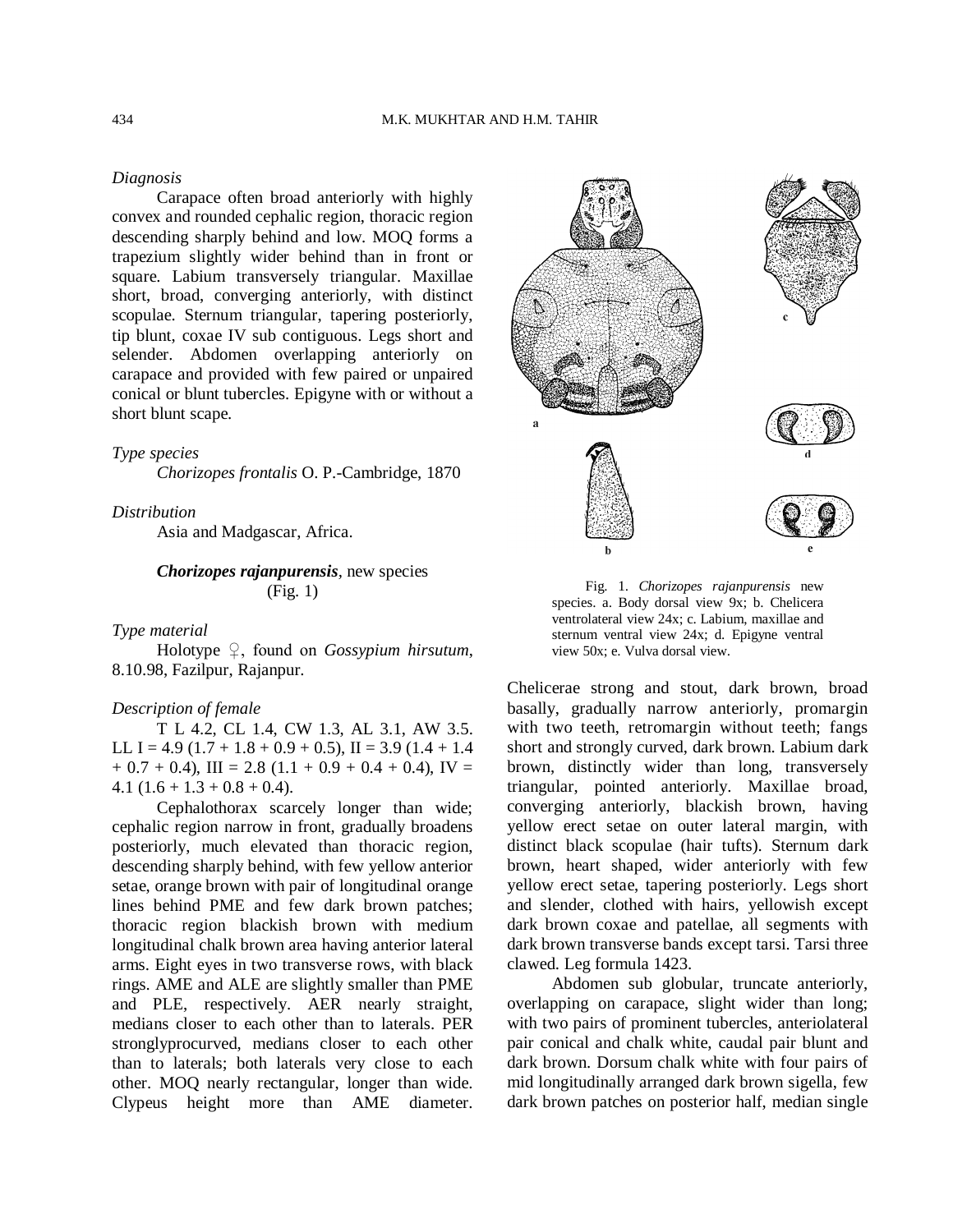dark brown streak bifurcates posteriorly, with three pairs of diagonal dark brown lines originating from lateral margins. Ventral side with median longitudinal broad dirty brown patch having three paired lateral projections, extending from epigastric furrow to posterior end, lateral sides dark brown in anterior half, chalk white with few dark brown lines in posterior half. Spinnerts beneath abdomen, dark brown, anterior pair contiguous and converging, posterior pair separated and converging. Epigyne without scape, epigynal plate nearly rectangular; spermathecal sacs globular, spermathecal ducts short, curved inward and downward; epigynal orifices small, oval, at posterior margin.

### *Male*

Unknown

#### *Etymology*

Named after type locality, Rajanpur.

#### *Diagnosis*

*Chorizopes rajanpurensis* new species is somewhat close to *Chorizopes ajanes* Tikader but differs from this and other congeners due to the following characters. Cephalothorax scarcely longer than wide, narrow anteriorly, thoracic region with median chalk brown patch having lateral projections. Abdomen slightly wider than long, sub globular, truncate anteriorly, with four pairs of mid longitudinally arranged dark brown sigella. Epigynal plate rectangular, internal genetalia also differs.

# **REFERENCES**

- BHANDARI, R. AND GAJBE, P., 2001. A study of three new species of spiders of the genera *Chorizopes* O. P. - Cambridge, *Larinia* Simon and *Neoscona* Simon (Araneae: Araneidae) from Madhya Pradesh, India. *Rec. Zool. Surv. India*, **99**: 59-63.
- CAMBRIDGE, O.P.-., 1870. On some new genera and species of Araneida. *Proc. zool. Soc. Lond.*, **1870**: 728-747.
- CAMBRIDGE, O.P.-., 1885. Araneida. In: *Scientific results of the second Yarkand mission*. Calcutta, pp. 1-115.
- CHIKUNI, Y., 1989. *Pictorial encyclopedia of spiders in Japan*. Kaisei-sha Publ. Co., Tokyo.
- EMERIT, M.A., 1997. Contribution to the knowledge of Malagasy spiders: the presence of Chorizopinae, an

Asian subfamily of Araneidae. *Rev. Arachnol.*, **12**: 43- 52.

- GAJBE, P.U., 2004. Spiders of Jabalpur, Madhya Pradesh (Arachnida: Araneae). *Rec. Zool. Surv. India, Occ. Pap.,* **227**: 1-154.
- GAJBE, U.A. AND GAJBE, P., 2004. A new species of *Chorizopes* spider (Araneae: Araneidae) from Jabalpur, Madhya Pradesh, India. *Rec. Zool. Surv. India*, **102**: 117-119.
- KIM, J.M. AND KIM, J.P., 2002. A revisional study of family Araneidae Dahl, 1912 (Arachnida, Araneae) from Korea. *Kor. Arachnol.*, **18**: 171–266.
- LEVI, H.W., 1964. Redescription of the type species of the spider genera *Artonis*, *Chorizopes* and *Mecynidis* (Araneae: Araneidae and Linyphiidae). *Ann. Natl Mus.*, **16**: 209-214.
- MUKHTAR, M.K. AND MUSHTAQ, S., 2005. Spiders of the genus *Cyclosa* (Araneae: Araneidae) from Punjab, Pakistan. *Paistan J. Zool*., **37**: 199-204.
- NAMKUNG, J., 2002. *The spiders of Korea.* Kyo-Hak Publ. Co., Seoul.
- NAMKUNG, J., 2003. *The spiders of Korea*, 2nd. ed. Kyo–Hak Publ. Co., Seoul.
- PATEL, B.H., 2003. Fauna of protected areas in India–I: Spiders of Vansda National Park, Gujarat. *Zoos' Print J.*, **18**: 1079–1083.
- PLATNICK, N.I., 2012. *The world spider catalog, version 13.0*. American Museum of Natural History, online at http://research.amnh.org/iz/spiders/catalog. DOI:10.5531/db.iz.0001.
- REDDY, T.S. AND PATEL, B.H., 1993. Two new species of the genus *Chorizopes* O. P. -Cambridge (Araneae: Araneidae) from India. *Entomon,* **18**: 53-56.
- SADANA, G.L. AND KAUR, M., 1974. A new species of *Chorizopes* O.P.-C. (Araneida: Argiopidae) from India. *Entomol. Mon. Mag.*, **109:** 162-163.
- SCHENKEL, E., 1963. Ostasiatische Spinnen aus dem Muséum d'Histoire naturelle de Paris. *Mém. Mus. Natn. Hist. Nat. Paris*, (A, Zool.) **25:** 1-481.
- SEBASTIAN, P.A. AND PETER, K.V., 2009. *Spiders of India*. Universities Press, India.
- SILIWAL, M., MOLUR, S. AND BISWAS, B.K., 2005: Indian spiders (Arachnida, Araneae): updated checklist 2005. *Zoos' Print J*. **20:** 1999-2049.
- SIMON, E., 1895. *Histoire Naturelle des Araignées*. Paris, 1: 761-1084.
- SIMON, E., 1909. Etude sur les arachnides du Tonkin (1re partie). *Bull. Sci. France Belg.*, **42**: 69-147.
- SONG, D.X., ZHU, M.S. AND CHEN, J. 1999. *The spiders of China*. Hebei Sci. Technol. Publ. House, Shijiazhuang.
- TANIKAWA, A. 2007. *An identification guide to the Japanese spiders of the families Araneidae, Nephilidae and Tetragnathidae.* Arachnological Society of Japan.